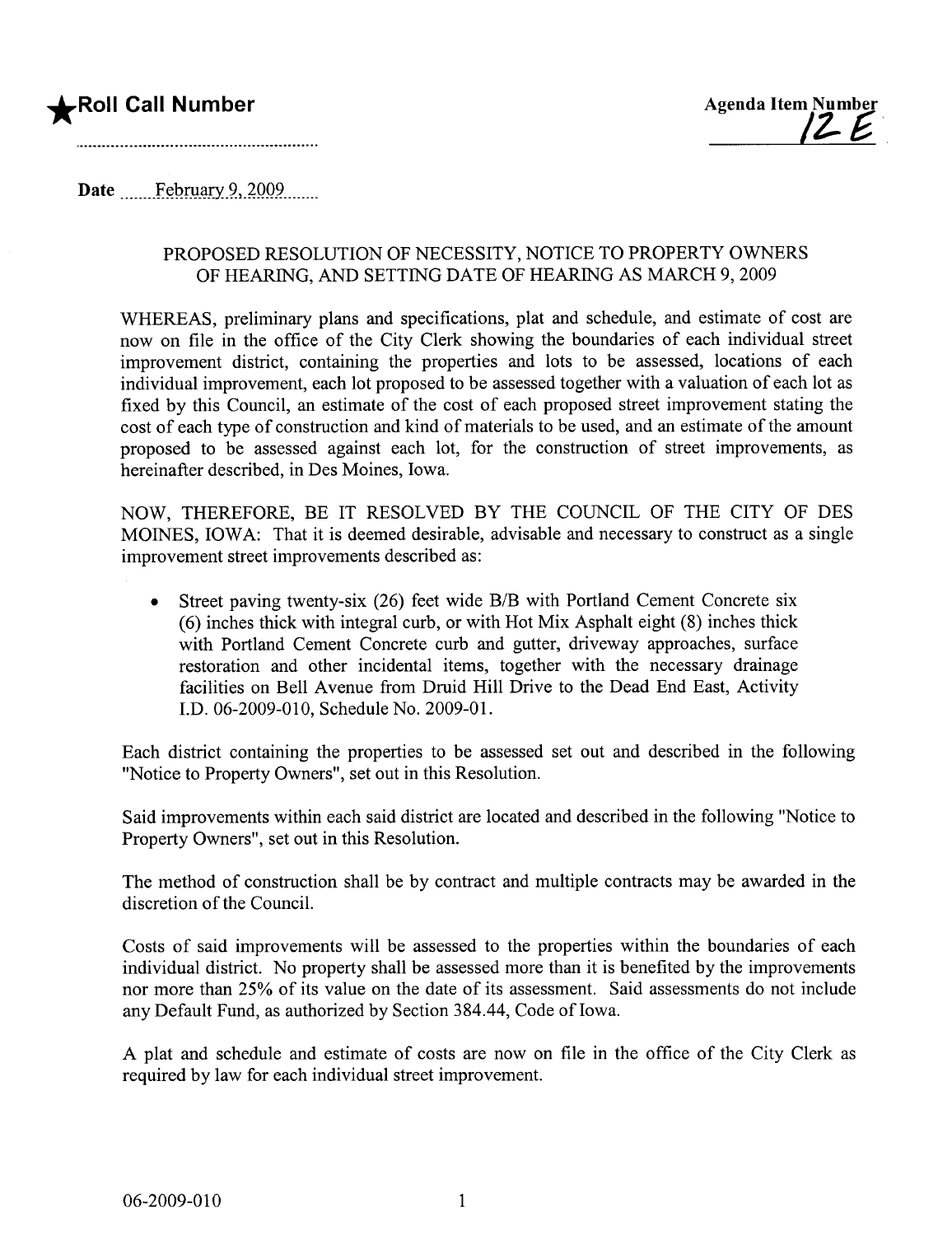



Date .\_\_ \_\_. .f~Rni.Rr-y. .9., )QQ9.. \_\_. \_\_\_\_

Any difference between the amount which is derived from cash payments made by property owners during the thirty day collection period and the sale of Improvement Bonds issued against assessments on benefited properties and the total cost of the improvements, shall be paid for from the proceeds derived from the issuance and sale of bonds as authorized by Section 384, Code of Iowa, and/or from such other funds of said Municipality as may be legally used for such purpose.

BE IT FURTHER RESOLVED, that this Council meets at 5:00 P.M. on March 9, 2009, in the Council Chambers in the City Hall, for the purpose of hearing property owners subject to assessment and interested parties for or against the improvement, its cost, the assessment, or the boundaries of each said district. Unless a property owner files objections with the City Clerk at the time of the hearing on this Resolution, the property owner shall be deemed to have waived all objections pertaining to the regularity of the proceedings and the legality of using special assessment procedure.

BE IT FURTHER RESOLVED, that the City Clerk is hereby instructed to cause notice to be published and mailed as required by law of the pendency of this resolution and of the time and place of hearng objections thereto, and to the said preliminary plans and specifications, estimate of costs, and to the making of said improvements; said Notice to be in substantially the following form:

### NOTICE TO PROPERTY OWNERS

Notice is hereby given that there is now on file for public inspection in the office of the Clerk of the City of Des Moines, Iowa, a proposed Resolution of Necessity, an estimate of costs, and plat and schedule showing the amounts proposed to be assessed against each lot and the valuation thereof within each individual district as approved by the City Council of Des Moines, Iowa, for street improvements described as:

• Street paving twenty-six (26) feet wide B/B with Portland Cement Concrete six (6) inches thick with integral curb, or with Hot Mix Asphalt eight (8) inches thick with Portland Cement Concrete curb and gutter, driveway approaches, surface restoration and other incidental items, together with the necessary drainage facilities on Bell Avenue from Druid Hill Drive to the Dead End East, Activity J.D. 06-2009-010, Schedule No. 2009-01.

That each district to be benefited and subject to assessment for the cost of improvement is described as follows: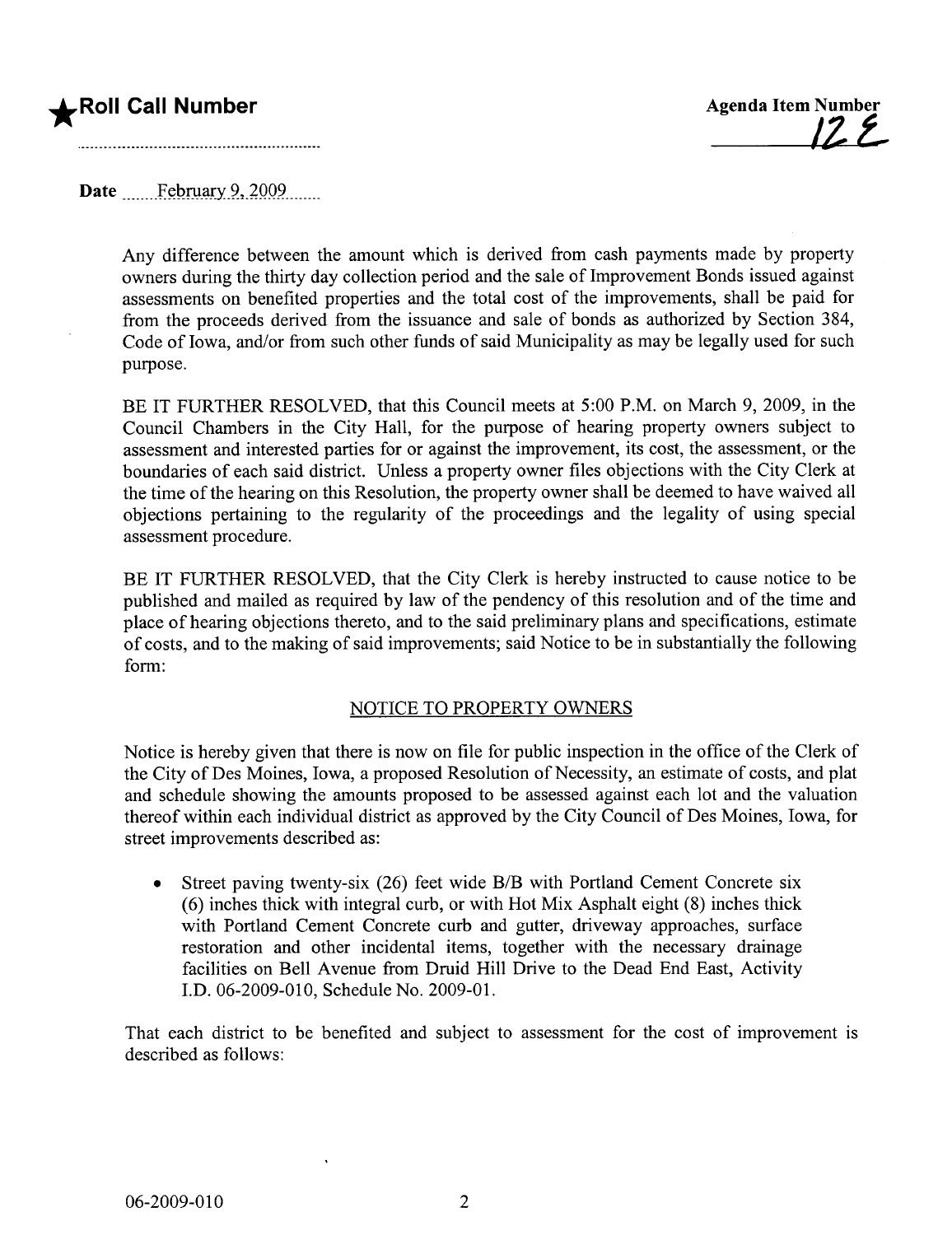# Roll Call Number **Agenda Item Number** Agenda Item Number



Date February 9, 2009

All properties, any part of which is included within the areas located along the streets or alley to be improved and generally described so as to include one-half of the privately owned and assessable property between each street or alley to be improved and the next street, as is more particularly shown on the assessment plat on file in the City Clerk's Office. In no case shall property entirely situated more than 300 feet from the street or alley to be improved be assessed.

The Council will meet at 5:00 o'clock P.M. on March 9, 2009, at the Council Chambers, City Hall, 400 Robert D. Ray Drive, Des Moines, Iowa, at which time the owners of property subject to assessment for each proposed improvement, or any other person having an interest in the matter, may appear and be heard for or against the making of each improvement, the boundaries of each district, the cost, the assessment against any lot, tract or parcel of land, or the final adoption of a Resolution of Necessity. A property owner will be deemed to have waived all objections unless at the time of Hearng the property owner has fied objections with the City Clerk.

## (END OF NOTICE)

Moved by to adopt.

FORM APPROVED:  $\frac{\gamma_{\mu}^{2}}{\gamma_{\mu}^{2}}$ 

Kathleen Vanderpool Deputy City Attorney

 $\approx$   $\approx$ 

| <b>COUNCIL ACTION</b> | <b>YEAS</b> | <b>NAYS</b> | <b>PASS</b> | <b>ABSENT</b>   | <b>CERTIFICATE</b>                                                                                                                                                                                                                                                                                                         |
|-----------------------|-------------|-------------|-------------|-----------------|----------------------------------------------------------------------------------------------------------------------------------------------------------------------------------------------------------------------------------------------------------------------------------------------------------------------------|
| <b>COWNIE</b>         |             |             |             |                 | I, DIANE RAUH, City Clerk of said City hereby<br>certify that at a meeting of the City Council of<br>said City of Des Moines, held on the above date,<br>among other proceedings the above was adopted.<br>IN WITNESS WHEREOF, I have hereunto set my<br>hand and affixed my seal the day and year first<br>above written. |
| <b>COLEMAN</b>        |             |             |             |                 |                                                                                                                                                                                                                                                                                                                            |
| <b>HENSLEY</b>        |             |             |             |                 |                                                                                                                                                                                                                                                                                                                            |
| <b>KIERNAN</b>        |             |             |             |                 |                                                                                                                                                                                                                                                                                                                            |
| <b>MAHAFFEY</b>       |             |             |             |                 |                                                                                                                                                                                                                                                                                                                            |
| <b>MEYER</b>          |             |             |             |                 |                                                                                                                                                                                                                                                                                                                            |
| <b>VLASSIS</b>        |             |             |             |                 |                                                                                                                                                                                                                                                                                                                            |
| <b>TOTAL</b>          |             |             |             |                 |                                                                                                                                                                                                                                                                                                                            |
| <b>MOTION CARRIED</b> |             |             |             | <b>APPROVED</b> |                                                                                                                                                                                                                                                                                                                            |
|                       |             |             |             |                 |                                                                                                                                                                                                                                                                                                                            |
|                       |             |             |             |                 |                                                                                                                                                                                                                                                                                                                            |
| Mayor                 |             |             |             |                 | City Clerk                                                                                                                                                                                                                                                                                                                 |
|                       |             |             |             |                 |                                                                                                                                                                                                                                                                                                                            |

 $\mathbf{I}$